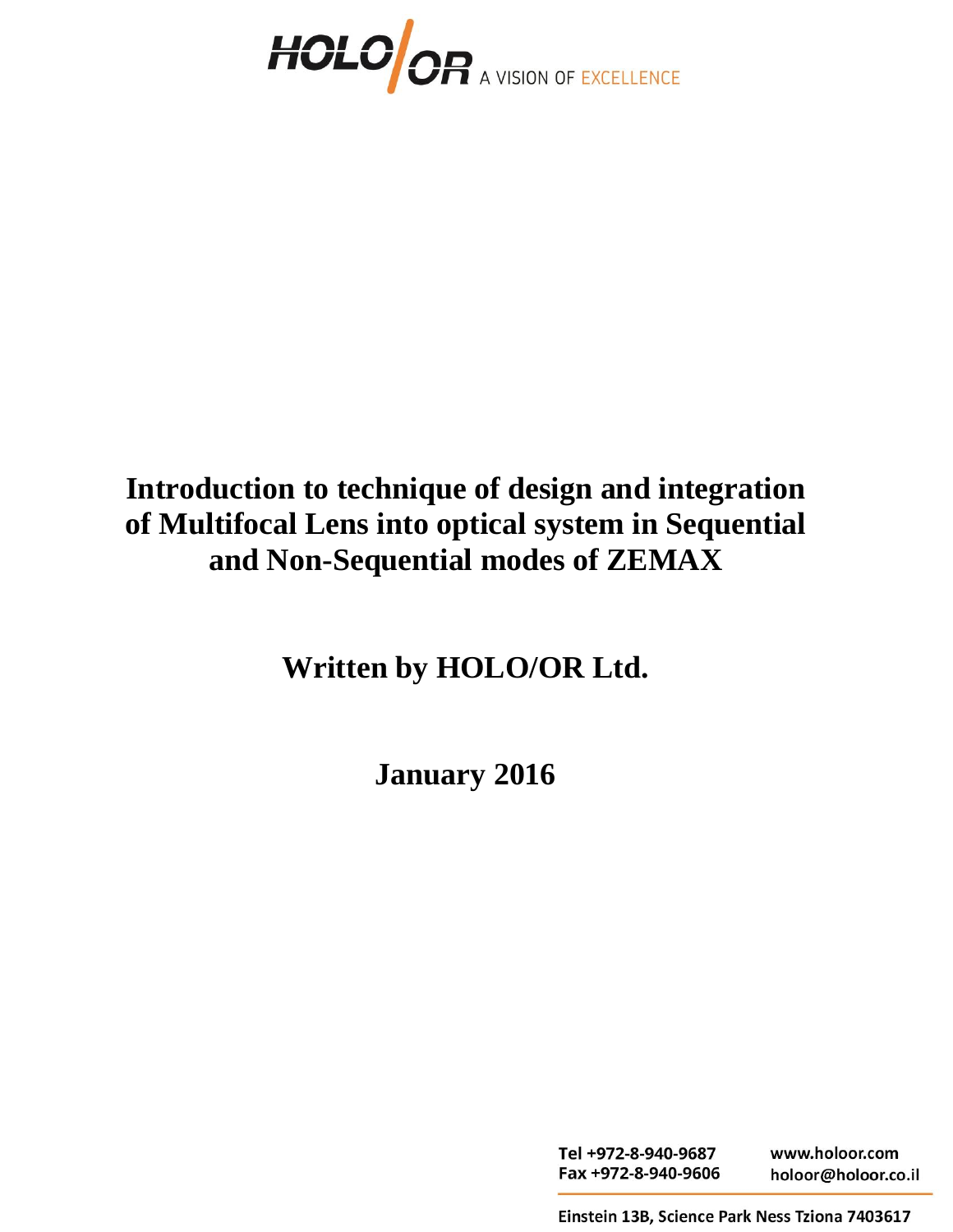

### **Content**

- 1. Introduction Preliminary reading
- 2. Design of multifocal lens on example of specific product MF-001
	- 2.1. MF-001 specifications table
	- 2.2. Modeling of Multifocal Lens in Sequential mode 2.2.1. Developing steps
	- 2.3. Modeling of multifocal lens in non-sequential (NSC) mode 2.3.1. Development steps
- 3. Analysis of the model in NSC mode
- 4. Comparison table for Sequential and Non-Sequential models
- 5. Summary
- 6. Files example for downloading

Tel +972-8-940-9687 Fax +972-8-940-9606

www.holoor.com holoor@holoor.co.il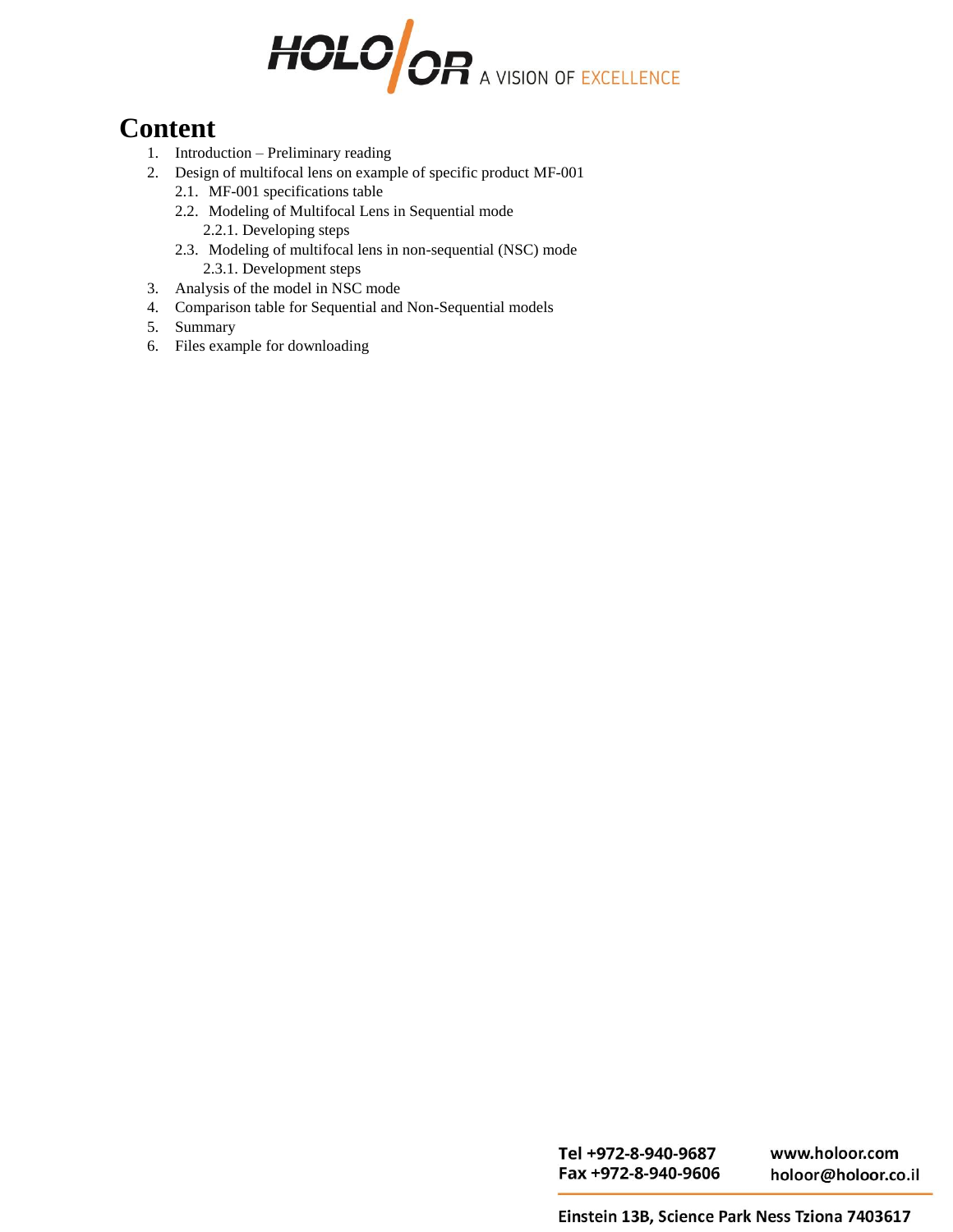

## **1. Preliminary reading**

- 1. HOLO/OR's application note for Multifocal Lens: [https://www.holoor.co.il/application/diffractive-multifocal-bifocal-trifocal](https://www.holoor.co.il/application/diffractive-multifocal-bifocal-trifocal-application-notes/)[application-notes/](https://www.holoor.co.il/application/diffractive-multifocal-bifocal-trifocal-application-notes/)
- 2. Binary 2 surface article [http://www.zemax.com/support/resource-center/knowledgebase/how-to-design](http://www.zemax.com/support/resource-center/knowledgebase/how-to-design-diffractive-optics-using-the-binary)[diffractive-optics-using-the-binary](http://www.zemax.com/support/resource-center/knowledgebase/how-to-design-diffractive-optics-using-the-binary)
- 3. ZEMAX manual for binary 2 surface

Tel +972-8-940-9687 Fax +972-8-940-9606

www.holoor.com holoor@holoor.co.il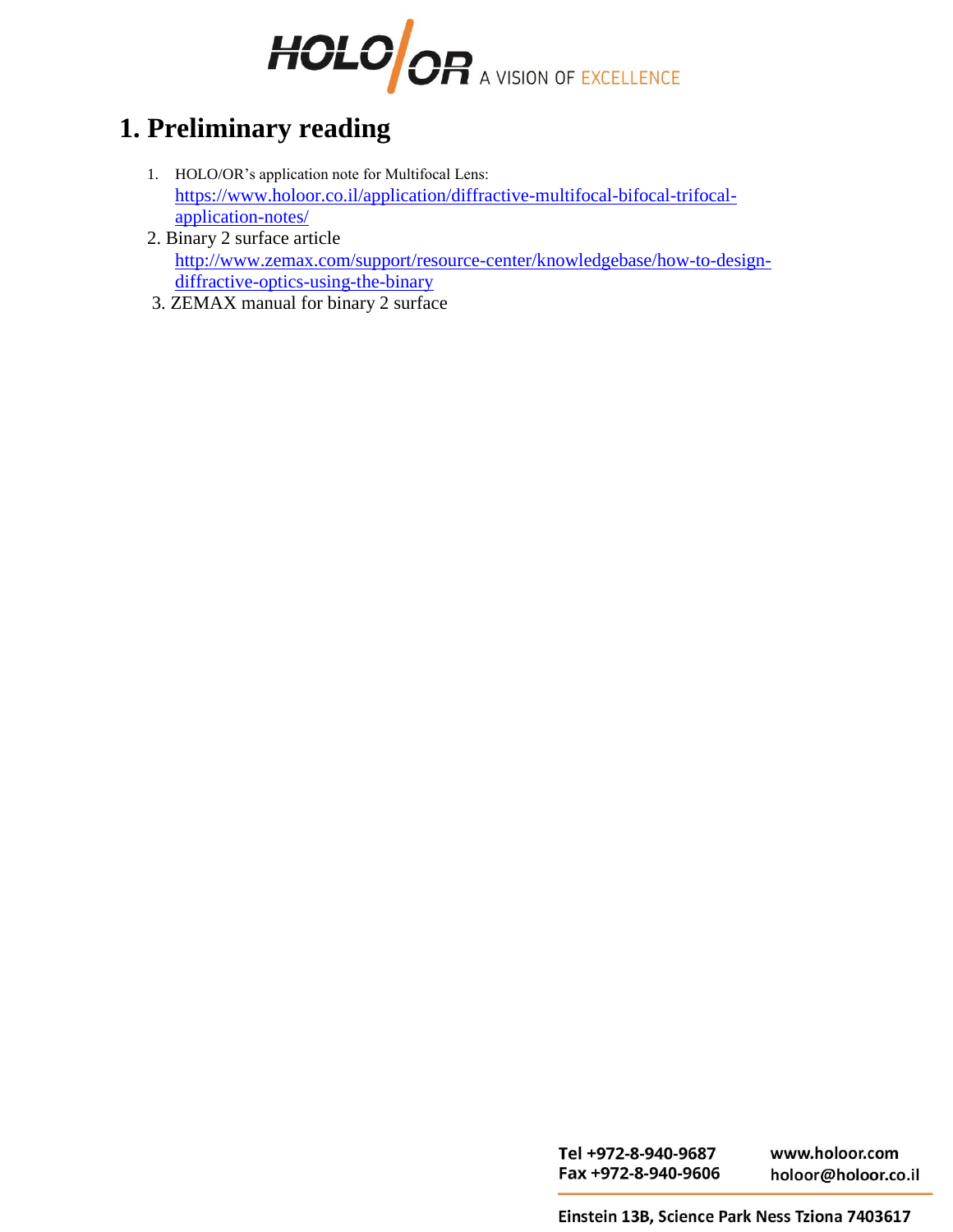

# **2. Design of multifocal lens on example of specific product MF-001-I-Y-A**

### **2.1. Specifications table:**

| <b>Operating wavelength:</b>                      | 1064nm              |
|---------------------------------------------------|---------------------|
| <b>Element Type:</b>                              | Window              |
| <b>Element Diameter (D):</b>                      | 15mm                |
| <b>Material:</b>                                  | <b>Fused Silica</b> |
| <b>Element Thickness (CT):</b>                    | 3 mm                |
| <b>Element Clear Aperture:</b>                    | $13.2 \text{ mm}$   |
| <b>Coating:</b>                                   | AR/AR coating       |
| <b>Recommended Input Beam***:</b>                 | $> 7.8$ mm          |
| <b>Beam Input mode:</b>                           | SM/MM               |
| <b>Number of Foci:</b>                            | 5                   |
| <b>External lens used (not supplied):</b>         | 20 <sub>mm</sub>    |
| Total distance in air medium**:                   | 451.3 um            |
| <b>Refractive index of selected medium:</b>       | 1.00                |
| Total distance in selected medium <sup>**</sup> : | 451.3 um            |
| <b>Estimated transmission efficiency:</b>         | Close to 100%       |
| <b>Overall efficiency:</b>                        | $\sim$ 75%          |

| Foci number                      |       |       |       |        |  |
|----------------------------------|-------|-------|-------|--------|--|
| Foci location in air medium [mm] | 19.78 | 19.89 | $+20$ | -20.11 |  |

| <b>Foci number</b>                                                                | $\vert 1\rightarrow 2$ $\vert 2\rightarrow 3$ $\vert 3\rightarrow 4$ $\vert 4\rightarrow 5$ |  |
|-----------------------------------------------------------------------------------|---------------------------------------------------------------------------------------------|--|
| <b>Separation between foci in air medium [um]</b>   110.9   112.2   113.4   114.7 |                                                                                             |  |

Tel +972-8-940-9687 www.holoor.com Fax +972-8-940-9606 holoor@holoor.co.il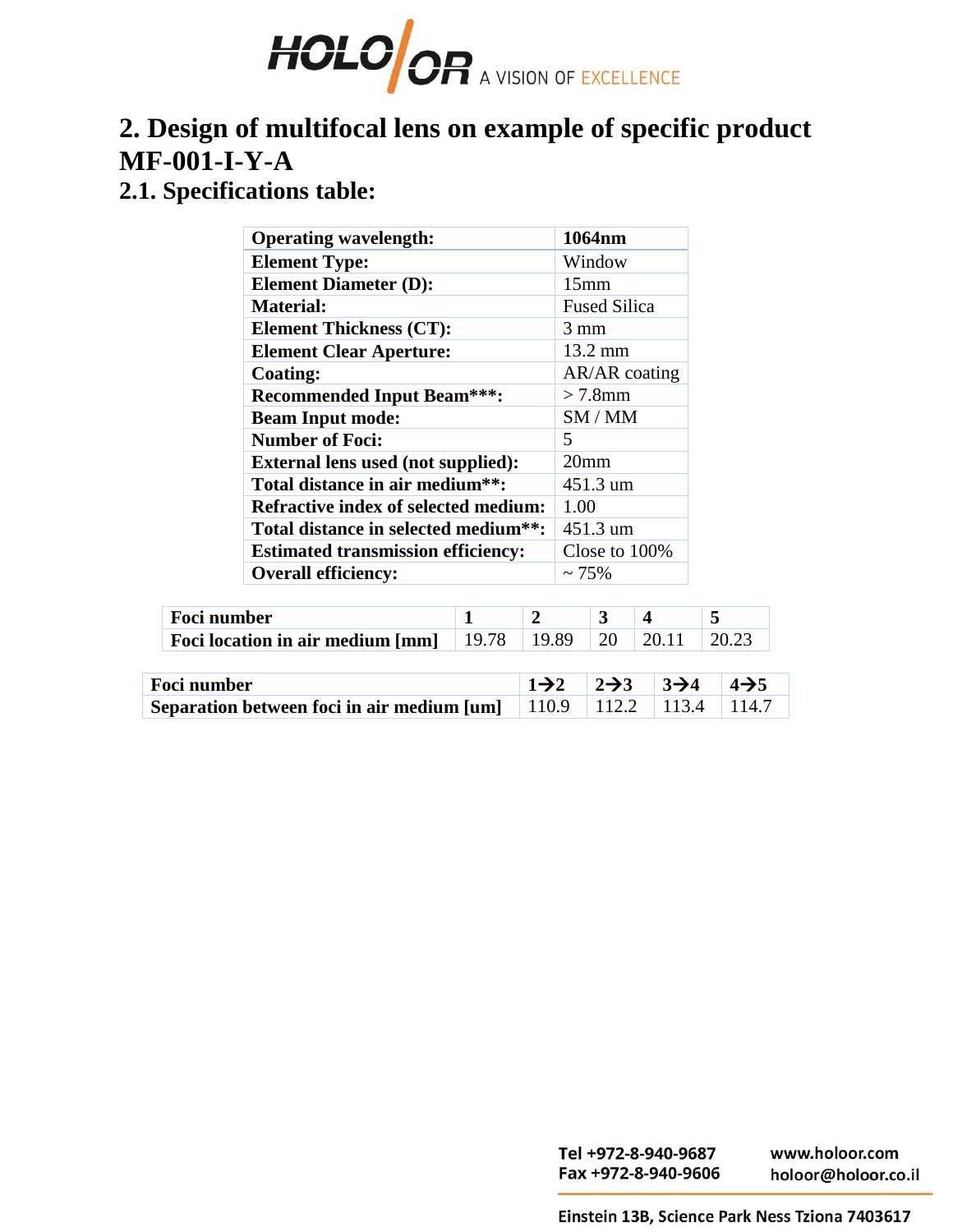

### **2.2. Modeling of Multifocal Lens in Sequential mode 2.2.1. Developing steps**

- 1. Insert general parameters of the simulation aperture size, and wavelength
- 2. Insert binary 2 surface parameters:
	- a. Define [Normalization Radius](https://my.zemax.com/en-US/Knowledge-Base/kb-article/?ka=KA-01549)
	- b. Define max. Number of polynomials (typically  $<$  5 is enough )
	- c. Sign polynomials as variables

| Surf:Type Con                | <b>Radius</b>   |          |  |       |                 |       |  |  |  |  | Thickness Mai Coa Semi-Diamet: Cor TCE Diffract Order 2nd 4th 6th 8th 10ti 12ti 14ti 16ti Maximum Term # Norm Radius Coeff. on p^2 Coeff. on p^4 |       |                         |
|------------------------------|-----------------|----------|--|-------|-----------------|-------|--|--|--|--|--------------------------------------------------------------------------------------------------------------------------------------------------|-------|-------------------------|
| $\bullet$ Standard $\bullet$ | <b>Infinity</b> | infinity |  | 0.000 | 0.0.000         |       |  |  |  |  |                                                                                                                                                  |       |                         |
| $1$ Binary 2 $\sim$          | Infinity        | 0.000    |  | 6.600 | $0.0$ , $0.0$ . | 1.000 |  |  |  |  |                                                                                                                                                  | 5.000 | -187.399 V 8.456E-004 V |

3. Insert paraxial lens

a. Choose desired EFL (from spec)

Calculate the location of the first order  $(+1)$  using our multifocal calculator in the [website.](https://www.holoor.co.il/optical-calculator/)

Insert this location as the "Thickness" parameter of the paraxial lens.

| Surf:Type Con                  | <b>Radius</b> | <b>Thickness</b> |  |       |                 | Mai Coa Semi-Diamet« Cor TCE Par 0(unused) Focal Length OPD Mode |        |       |
|--------------------------------|---------------|------------------|--|-------|-----------------|------------------------------------------------------------------|--------|-------|
| <b>0</b> Standard $\mathbf{v}$ | Infinity      | Infinity         |  | 0.000 | $0.0$ . $0.0$ . |                                                                  |        |       |
| Binary $2 \times$              | Infinity      | 0.000            |  | 6.600 | 0.0.000         | 1.000                                                            | 0.000  | 0.000 |
| Paraxial v                     |               | 19.888           |  | 6.600 | 0.0.            |                                                                  | 20,000 |       |

4. Optimization of spot size with default merit function.

\*Remove variables from Binary 2 surface after optimization.

| Merit Function Editor                             |                                                                                                                                                                                    |                                                                        |                                               |                                                                           |                                                                                        |                                                                                                                                                   |                       |                |
|---------------------------------------------------|------------------------------------------------------------------------------------------------------------------------------------------------------------------------------------|------------------------------------------------------------------------|-----------------------------------------------|---------------------------------------------------------------------------|----------------------------------------------------------------------------------------|---------------------------------------------------------------------------------------------------------------------------------------------------|-----------------------|----------------|
| <b>☆日のナメショ ↓  ‡ …→◎</b>                           |                                                                                                                                                                                    |                                                                        |                                               |                                                                           |                                                                                        |                                                                                                                                                   |                       |                |
| Nizards and Operands                              | $\left( \left\langle \cdot \right\rangle \left( \cdot \right) \right)$                                                                                                             |                                                                        |                                               | Merit Function:                                                           | 1.83958685543341E-10                                                                   |                                                                                                                                                   |                       |                |
| <b>Optimization Wizard</b><br>Current Operand (5) | <b>Optimization Function</b><br>Type:<br>Criteria:<br>Reference:<br><b>Pupil Integration</b><br><b>Gaussian Quadrature</b><br>Rectangular Array<br>Rings:<br>Arms:<br>Obscuration: | <b>RMS</b><br>Spot Radius<br>Centroid<br>۰.<br>20<br>12<br>$\mathbf 0$ | <b>Boundary Values</b><br>Glass<br>$\Box$ Air | Min:<br>Max:<br><b>Edge Thickness:</b><br>Min:<br>Max:<br>Edge Thickness: | $\mathbf{0}$<br>$1e + 03$<br>$\mathbf{0}$<br>$\mathbf{0}$<br>$1e + 03$<br>$\mathbf{0}$ | Assume Axial Symmetry:<br>Ignore Lateral Color:<br>Add Favorite Operands:<br>Configuration:<br>Start At:<br>Relative X Weight:<br>Overall Weight: | All<br>1              | ⊽              |
|                                                   | OK                                                                                                                                                                                 | <b>Close</b><br>Apply                                                  |                                               |                                                                           | <b>Save Settings</b>                                                                   | <b>Load Settings</b>                                                                                                                              | <b>Reset Settings</b> | $\circledcirc$ |

Tel +972-8-940-9687 www.holoor.com Fax +972-8-940-9606 holoor@holoor.co.il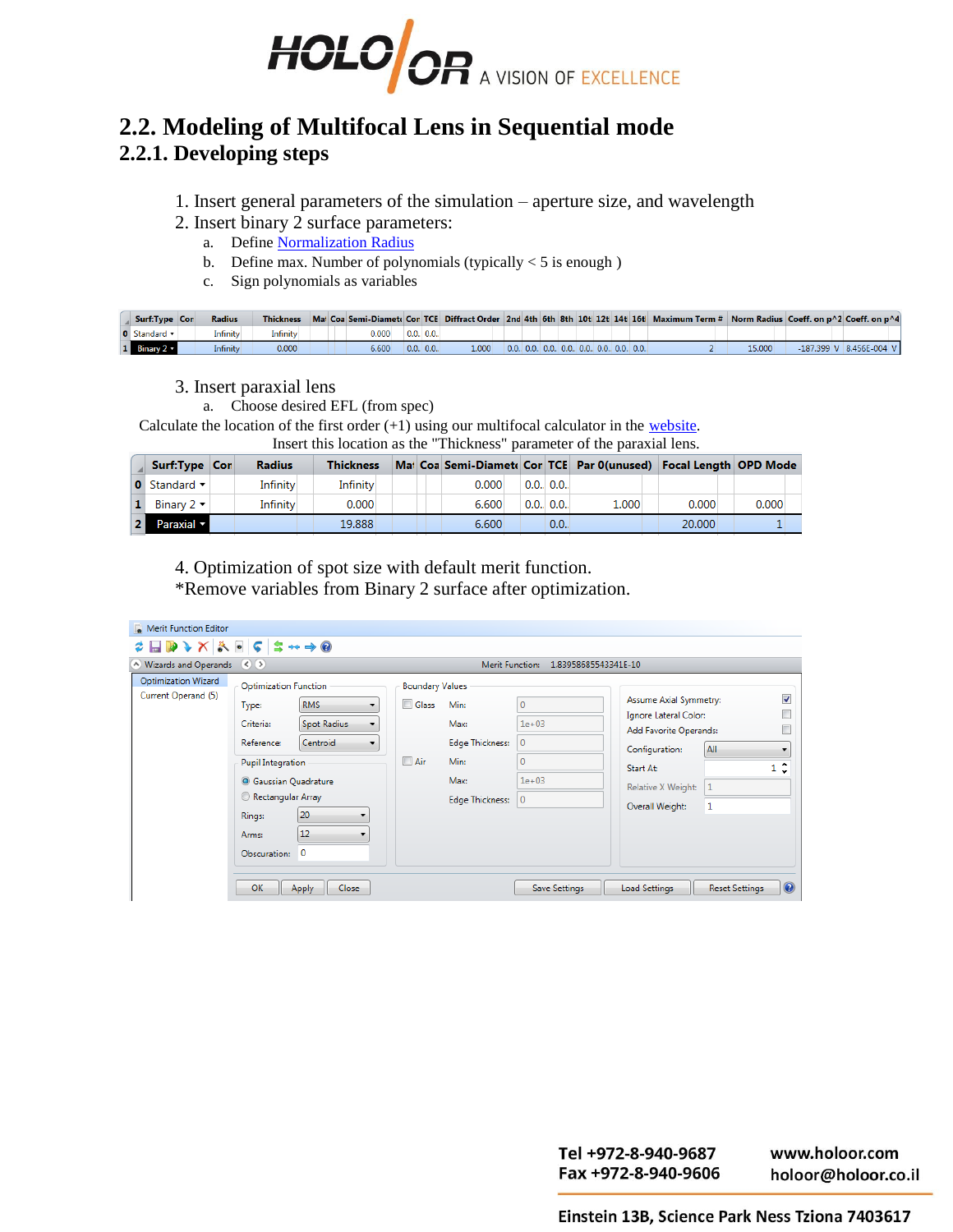

#### 5. Definition of Multi Configuration mode:

|                                     | Multi-Configuration Editor<br>$\mathbf{v}$ = $\Box$ X                                                                                                       |  |       |  |       |                                                            |          |  |          |  |  |  |
|-------------------------------------|-------------------------------------------------------------------------------------------------------------------------------------------------------------|--|-------|--|-------|------------------------------------------------------------|----------|--|----------|--|--|--|
|                                     | Update: All Windows $\cdot$ $\rightarrow$ $\cdot$ $\times$ $\infty$ $\circ$ 10 $\cdot$ 10 $\cdot$ $\circ$ $\cdot$ $\cdot$ $\rightarrow$ $\bullet$ $\bullet$ |  |       |  |       |                                                            |          |  |          |  |  |  |
| Configuration 2/5 $\langle \rangle$ |                                                                                                                                                             |  |       |  |       |                                                            |          |  |          |  |  |  |
|                                     |                                                                                                                                                             |  |       |  |       |                                                            |          |  |          |  |  |  |
|                                     |                                                                                                                                                             |  |       |  |       | Active : 2/5 Config 1 Config 2' Config 3 Config 4 Config 5 |          |  |          |  |  |  |
|                                     | $PRAM - 1/0$                                                                                                                                                |  | 2.000 |  | 1.000 | 0.000                                                      | $-1.000$ |  | $-2.000$ |  |  |  |

|                      | <b>Diffraction order parameter</b>    |                    | Foci position for each diffraction order |            |               |  |  |  |
|----------------------|---------------------------------------|--------------------|------------------------------------------|------------|---------------|--|--|--|
|                      | perand 1 Properties $\langle \rangle$ |                    | perand 2 Properties (<)                  |            |               |  |  |  |
| $\epsilon$ erand $1$ | Operand:                              | $PRAM \rightarrow$ | berand 2                                 |            |               |  |  |  |
|                      | Surface:                              |                    |                                          | Operand:   | THIC $\sim$   |  |  |  |
|                      | Parameter:                            |                    |                                          | Surface:   |               |  |  |  |
|                      | Row Color:                            | Default Color      |                                          | Row Color: | Default Color |  |  |  |

6. Now when the multifocal is ready, you can delete it and replace it with your real optical setup. To visualize the result, use the "split rays" and show all configurations in 3D layout, as in the image below

| <b>Properties window for 3D Layout</b>                              |                                                    | 3D Layout with 5 foci demonstration                 |
|---------------------------------------------------------------------|----------------------------------------------------|-----------------------------------------------------|
| 3: 3D Layout 3                                                      |                                                    | ◎ 2 G 国最ノロノーA H A · 人国参 Q 図 2 B G Une Thickness · ● |
| $\Omega$                                                            |                                                    | $Z = 89.616241, Y = -0.067315519$                   |
| Line Thickness<br>$\circled{2}$                                     |                                                    |                                                     |
| $\overline{1}$<br><b>First Surface:</b><br>$\overline{\phantom{a}}$ | $\mathbf{1}$<br>Wavelength:                        |                                                     |
| 3<br>Last Surface:                                                  | All<br>Field:                                      |                                                     |
| 7 ≎<br>Number Of Rays:                                              | XY Fan<br>Ray Pattern:                             |                                                     |
| On<br>Scale Bar:<br>$\blacktriangledown$                            | Field #<br>Color Rays By:                          |                                                     |
| <b>Rotation</b>                                                     |                                                    |                                                     |
| Y: 0<br>X: -2.89055E-05                                             | Z: 0                                               |                                                     |
| Delete Vignetted:                                                   | $\Box$<br>Suppress Frame:                          |                                                     |
| <b>Hide Lens Faces:</b><br>$\Box$                                   | $\Box$<br>Fletch Rays:                             |                                                     |
| Hide Lens Edges:<br>$\Box$                                          | $\overline{\mathcal{L}}$<br><b>Split NSC Rays:</b> |                                                     |
| □<br><b>Hide X Bars:</b>                                            | Scatter NSC Rays:                                  |                                                     |
| <b>AII</b>                                                          |                                                    |                                                     |
| Current<br>Configuration<br>1/5                                     |                                                    |                                                     |
| 2/5                                                                 |                                                    | $+0.5$ mm                                           |
| 375<br>Offset                                                       |                                                    | 3D Layout                                           |
| Y: 0<br>X: 0                                                        | Z: 0                                               | Zemax<br>17/03/2016<br>Zemax OpticStudio :          |
| Auto Apply<br>OK<br>Apply<br>Cancel                                 | Save<br>Load                                       | Res                                                 |

Tel +972-8-940-9687 www.holoor.com Fax +972-8-940-9606 holoor@holoor.co.il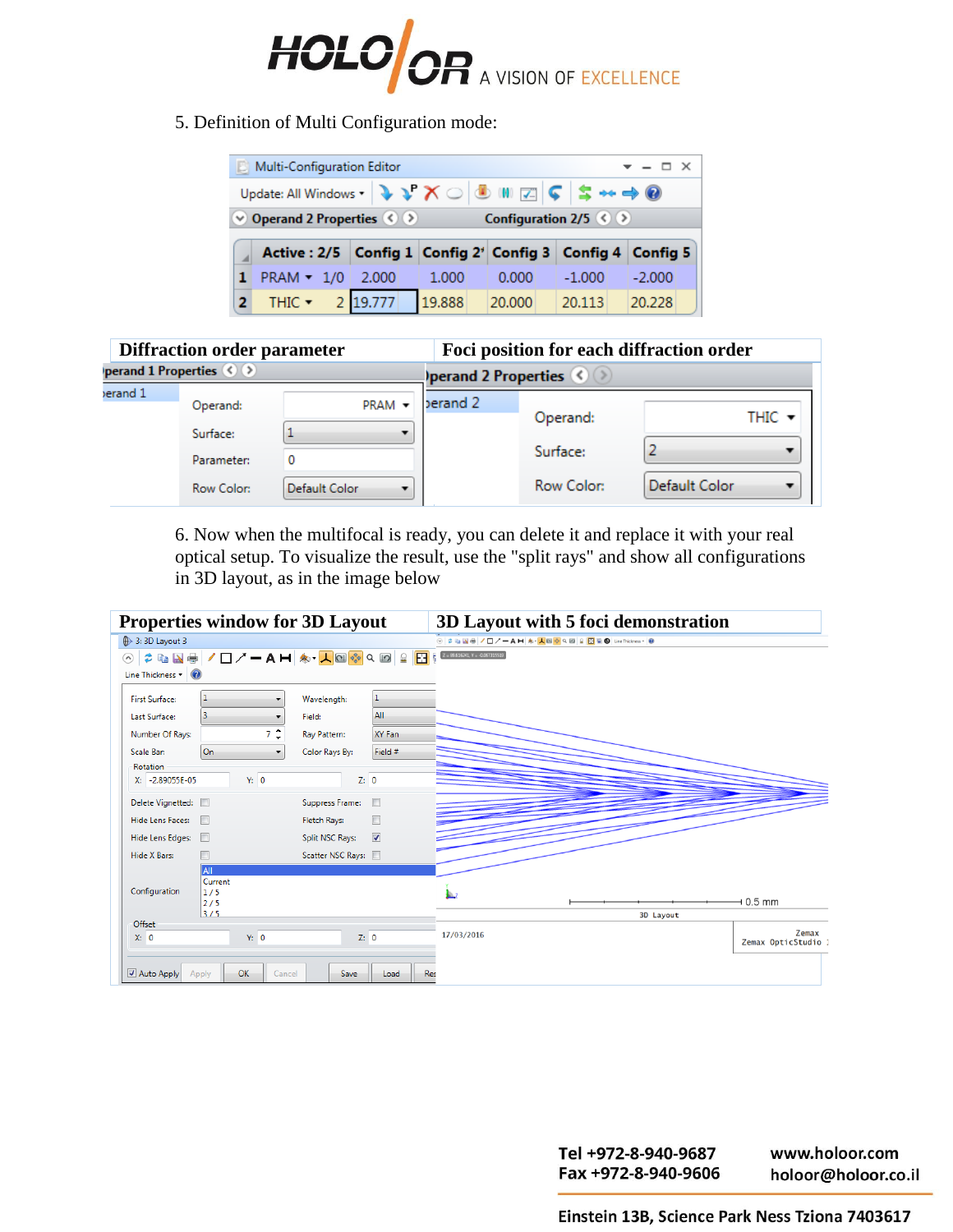

### **2.3. Modeling of multifocal lens in non-sequential (NSC) mode**

\*The design starts with ready solution prepared in sequential mode.

#### **2.3.1. Development steps**

1. Open new file in NSC mode

2. Insert Source surface

Define general properties of the design (wavelength …)

Number of "#Analysis Rays" should be efficient for the simulation  $\sim 10000000$ 3. Insert Binary 2 surface

a) Define basic parameters for the element (material, thickness, clear aperture)

b) Copy and paste number of polynomial, normal radius, and polynomials from sequential mode Binary2 surface to Binary2 surface in NSC mode

c) Open properties window and go to Diffraction definition

In "Split" parameter choose option "Split by table below". For multifocal lens with 5 foci activated orders are from -2 to 2 with step 1. Insert "Start Order" value -2 and "Stop Order" value 2. In transmit section enter fraction of energy to specific Diffractive Order. Sum of all orders should be equal to 1. More information can be found in ZEMAX User Manual.

| Non-Sequential Component Editor |                                                                                           |                      |             |                |  |  |  |  |  |  |  |
|---------------------------------|-------------------------------------------------------------------------------------------|----------------------|-------------|----------------|--|--|--|--|--|--|--|
|                                 | Update: All Windows v C C K Q A Q D G H O O C K O C A D G H O O C X O C B C O C H S +++ + |                      |             |                |  |  |  |  |  |  |  |
| Object 2 Properties (8)         |                                                                                           |                      |             |                |  |  |  |  |  |  |  |
| Type<br>Draw                    | Split:                                                                                    | Split by table below |             | ▼              |  |  |  |  |  |  |  |
| Sources                         | DLL:                                                                                      | diff_samp_1.DLL      |             |                |  |  |  |  |  |  |  |
| Coat/Scatter                    | <b>Start Order:</b>                                                                       | $-2$                 | Stop Order: | $\overline{2}$ |  |  |  |  |  |  |  |
| Scatter To                      |                                                                                           |                      |             |                |  |  |  |  |  |  |  |
| <b>Volume Physics</b>           |                                                                                           | Reflect:             |             | Transmit:      |  |  |  |  |  |  |  |
| Index                           | Order -2:                                                                                 | $\Omega$             | Order -2:   | 0.2            |  |  |  |  |  |  |  |
| <b>Diffraction</b>              |                                                                                           |                      |             |                |  |  |  |  |  |  |  |
| CAD                             | Order -1:                                                                                 | $\mathbf{0}$         | Order -1:   | 0.2            |  |  |  |  |  |  |  |
|                                 | Order 0:                                                                                  | $\Omega$             | Order 0:    | 0.2            |  |  |  |  |  |  |  |
|                                 | Order 1:                                                                                  | 0                    | Order 1:    | 0.2            |  |  |  |  |  |  |  |
|                                 | Order 2:                                                                                  | 0                    | Order 2:    | 0.2            |  |  |  |  |  |  |  |

For even number of foci activated orders will be: -n+1 to n-1 with step 2. For example multifocal lens with 4 foci  $n = 4$ , "Start Order" is -3, and "Stop Order" is 3.

> Tel +972-8-940-9687 www.holoor.com Fax +972-8-940-9606 holoor@holoor.co.il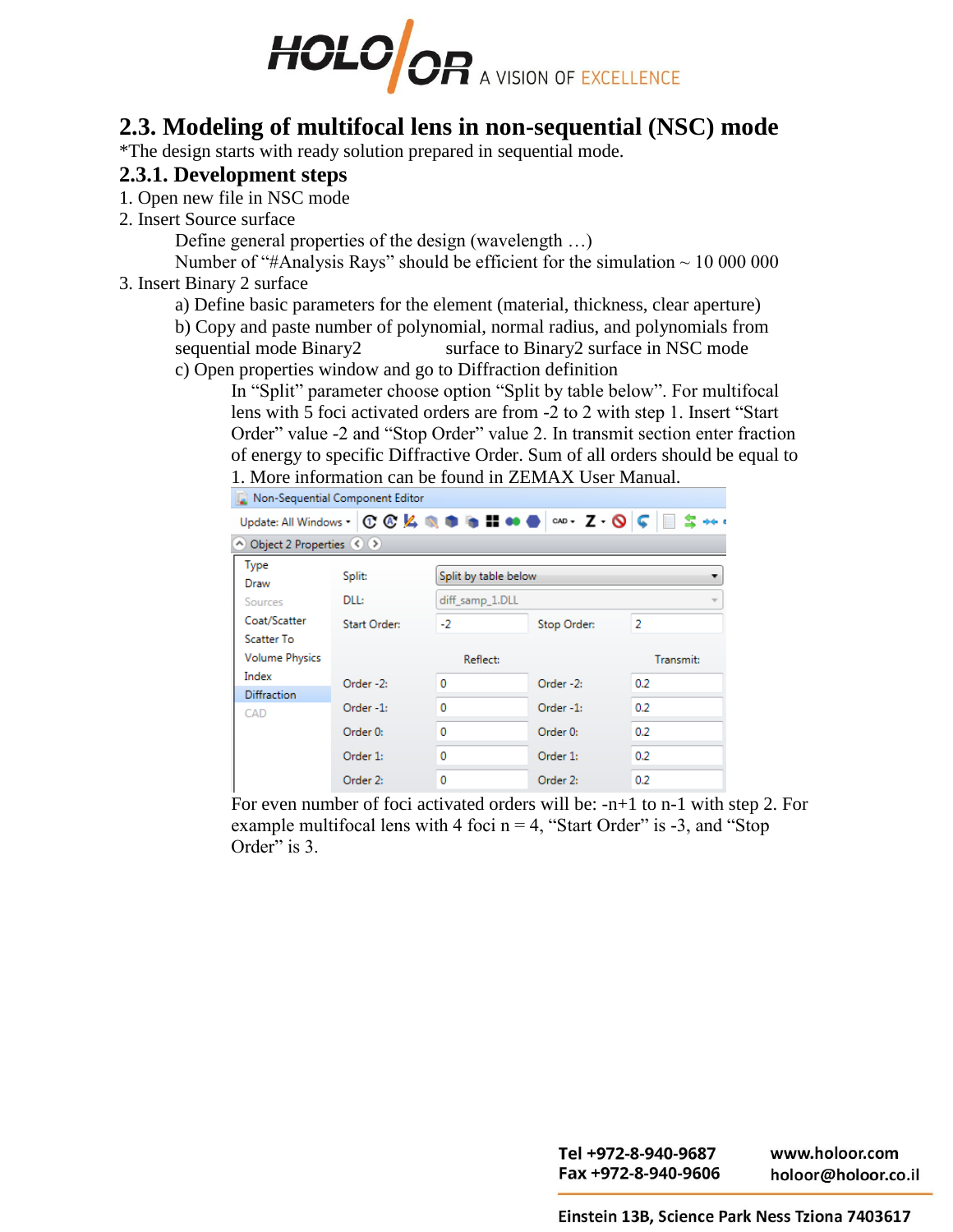

| Non-Sequential Component Editor   |                                                                                                                                                                                                                                                                                                       |                      |             |           |    |  |  |  |  |  |
|-----------------------------------|-------------------------------------------------------------------------------------------------------------------------------------------------------------------------------------------------------------------------------------------------------------------------------------------------------|----------------------|-------------|-----------|----|--|--|--|--|--|
|                                   | Update: All Windows $\cdot$   $\mathbb{C}$ $\mathbb{C}$ $\mathbb{K}$ $\mathbb{Q}$ $\mathbb{C}$ $\mathbb{R}$ $\mathbb{C}$ $\mathbb{C}$ $\mathbb{H}$ $\bullet\bullet$ $\mathbb{C}$ $\circ$ $\circ$ $\mathbb{Z}$ $\cdot$ $\mathbb{Q}$ $\mathbb{C}$ $\mathbb{E}$ $\mathbb{S}$ $\ast\bullet$ $\Rightarrow$ |                      |             |           |    |  |  |  |  |  |
| △ Object 2 Properties (◇ ◇        |                                                                                                                                                                                                                                                                                                       |                      |             |           |    |  |  |  |  |  |
| Type<br>Draw                      | Split:                                                                                                                                                                                                                                                                                                | Split by table below |             |           |    |  |  |  |  |  |
| Sources                           | DLL:                                                                                                                                                                                                                                                                                                  | diff samp 1.DLL      |             |           |    |  |  |  |  |  |
| Coat/Scatter<br><b>Scatter To</b> | <b>Start Order:</b>                                                                                                                                                                                                                                                                                   | -3                   | Stop Order: | 3         |    |  |  |  |  |  |
| <b>Volume Physics</b>             |                                                                                                                                                                                                                                                                                                       | Reflect:             |             | Transmit: |    |  |  |  |  |  |
| Index                             | Order -3:                                                                                                                                                                                                                                                                                             | 0                    | Order -3:   | 0.25      | ×. |  |  |  |  |  |
| <b>Diffraction</b>                | Order -2:                                                                                                                                                                                                                                                                                             | $\Omega$             | Order -2:   | $\Omega$  |    |  |  |  |  |  |
| CAD                               | Order -1:                                                                                                                                                                                                                                                                                             | $\Omega$             | Order -1:   | 0.25      |    |  |  |  |  |  |
|                                   | Order 0:                                                                                                                                                                                                                                                                                              | $\Omega$             | Order 0:    | $\Omega$  | Ξ  |  |  |  |  |  |
|                                   | Order 1:                                                                                                                                                                                                                                                                                              | 0                    | Order 1:    | 0.25      |    |  |  |  |  |  |
|                                   | Order 2:                                                                                                                                                                                                                                                                                              | $\Omega$             | Order 2:    | 0         |    |  |  |  |  |  |
|                                   | Order 3:                                                                                                                                                                                                                                                                                              | 0                    | Order 3:    | 0.25      |    |  |  |  |  |  |

4. Insert Paraxial Lens (for basic design) with parameters of EFL. We placed absorbing aperture before paraxial lens to define limited aperture.

5. Insert Detector surface with its parameters. For convenience we suggest to place several detectors.

### **3. Analysis of the model in NSC mode**



In order to see diffraction orders check on "Split NSC Rays" in properties of 3D Layout and also for Ray Trace

| 1: NSC 3D Layout<br>$\odot$<br>Line Thickness • 2<br>Surface:<br>Ray Database:<br>Filter:<br>Ray Trace:<br>Color Rays By:<br>Rotation<br>X: 0<br>Use Polarization<br>Fletch Rays<br>Suppress Frame<br>Auto Apply<br>Apply | 2 D B B / □ / 一 A H A · 人 @ ◆ Q © 2 B 6<br><no databases="" found="" ray=""><br/>Use Rays<br/>Source # -<br/>Scale Bar:<br/>Y: 0<br/><math>\overline{v}</math><br/>Split NSC Rays<br/>旧<br/>Scatter NSC Rays<br/><math>\Box</math><br/>OK<br/>Cancel</no> | On<br>۰<br>Z: 0<br>$\overline{v}$<br>$\Box$<br>Load<br>Reset<br>Save | <b>Ray Trace Control</b><br><b>Clear Detectors</b><br>Clear & Trace<br>Auto Update<br><b>V</b> Use Polarization<br>Split NSC Rays | All $\blacktriangledown$<br>Trace<br>$8 -$<br># of Cores:<br>Ignore Errors<br>Scatter NSC Rays |
|---------------------------------------------------------------------------------------------------------------------------------------------------------------------------------------------------------------------------|-----------------------------------------------------------------------------------------------------------------------------------------------------------------------------------------------------------------------------------------------------------|----------------------------------------------------------------------|-----------------------------------------------------------------------------------------------------------------------------------|------------------------------------------------------------------------------------------------|
|                                                                                                                                                                                                                           | 3D Layout and Shaded Model                                                                                                                                                                                                                                |                                                                      |                                                                                                                                   | Ray Trace and Detector Viewer                                                                  |

In Non-Sequential mode, it's possible to simulate all foci at once.